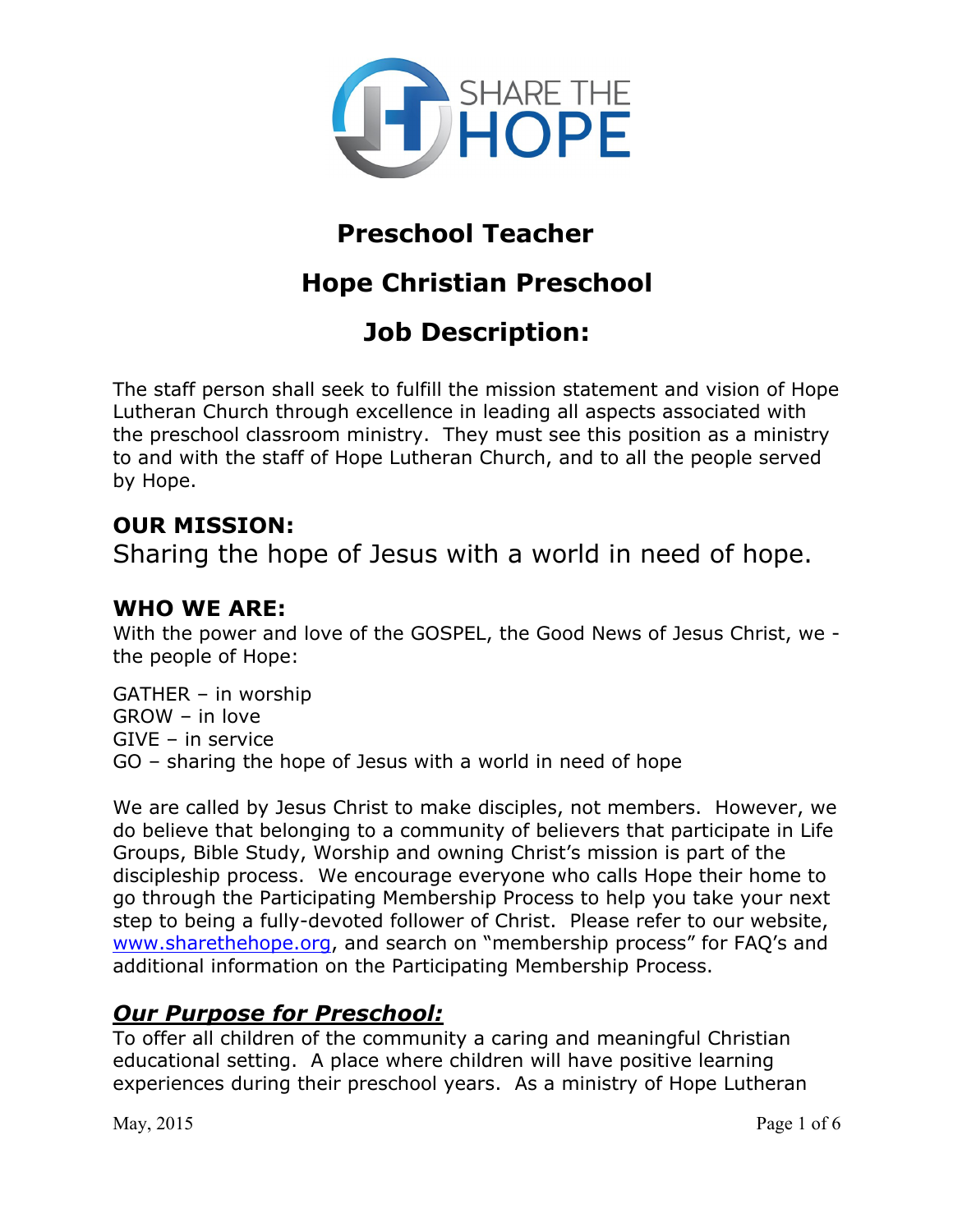

Church we look to provide the children with opportunities to learn about God's love and grace while allowing them grow in their own unique way.

## *Accountability:*

This staff person will be primarily accountable to the Director of Children's Ministries. He/she will be expected to be a team player and good communicator with all teaching staff, Hope employees, ministry leaders, volunteers, and parents. The Preschool Teacher will work with the classroom Teacher Assistant to establish a classroom that is spiritually based, educationally sound, and child centered.

### *Gift Mix:*

| ❖Faith            | $\cdot$ Teaching |
|-------------------|------------------|
| $\triangle$ Helps | ❖ Serving        |
| ❖ Leadership      | ❖ Administration |

#### *Employment Category:*

The Preschool Teacher position is a Part-Time, Non-Exempt (hourly) position.

## *Qualifications:*

- Must have a vital relationship with God in Jesus Christ through the Holy Spirit and worship at Hope Church on a regular basis; participation in a Life Group is desirable.
- Must feel called (lead) to the position, have a love for children, be passionate about ministry with youth, and have a heart for reaching the lost with the gospel.
- Must have a growing relationship with Christ, a love for Scripture, and be able to communicate the truths of God's word clearly and effectively.
- Well-documented hands-on experience working with children in a school or childcare setting, must include at least one year with preschool children.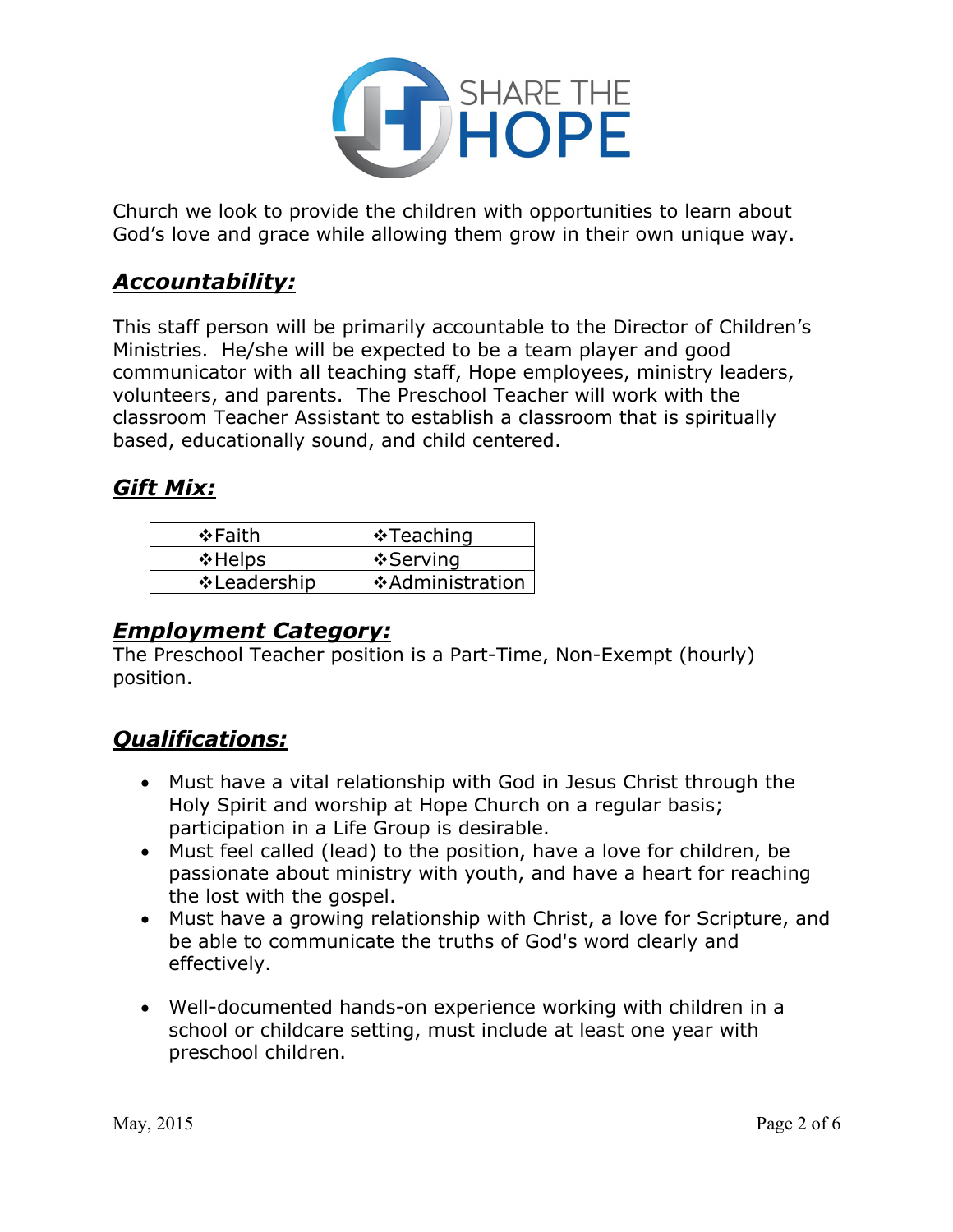

- Be especially able to relate to children through communications and teaching style while providing a calm and loving environment for the children to play and learn.
- Strong interpersonal communication skills (written and verbal) with ministry leaders, staff, volunteers, and parents.
- Must be a self-starter, as well as a team player, with strong initiative, work ethics, and the ability to manage multiple duties.
- Must be innovative and creative in his/her approach to the ministry.
- Must have a teachable heart.
- Must be able to make decisions in a fast-paced environment that is always changing.
- Must be organized and have demonstrated time management and administrative skills.
- Be a constant learner and always seeking to grow spiritually.
- Minimum 2-year degree in Early Childhood education or equivalent certificate/training in Early Childhood education.

## *General Ministry Responsibilities and Requirements:*

- Provide Christ-centered, biblically-guided leadership for children's ministries; which supports the mission, vision and philosophy of ministry of Hope Church.
- Support the goals and objectives of the Hope's Christian Preschool ministry.
- Search the Word to have a Biblical foundation.
- Be an encourager of the children in all that they do and the parents communicating frequently and enthusiastically.
- Be an encourager of other staff and be a team player.
- Is expected to be present for Morning Prayer (8:30 AM) on all assigned morning work days.

## *Specific responsibilities include but are not limited to:*

• As a professional always work to establish and sustain a preschool program of excellence for the children and community.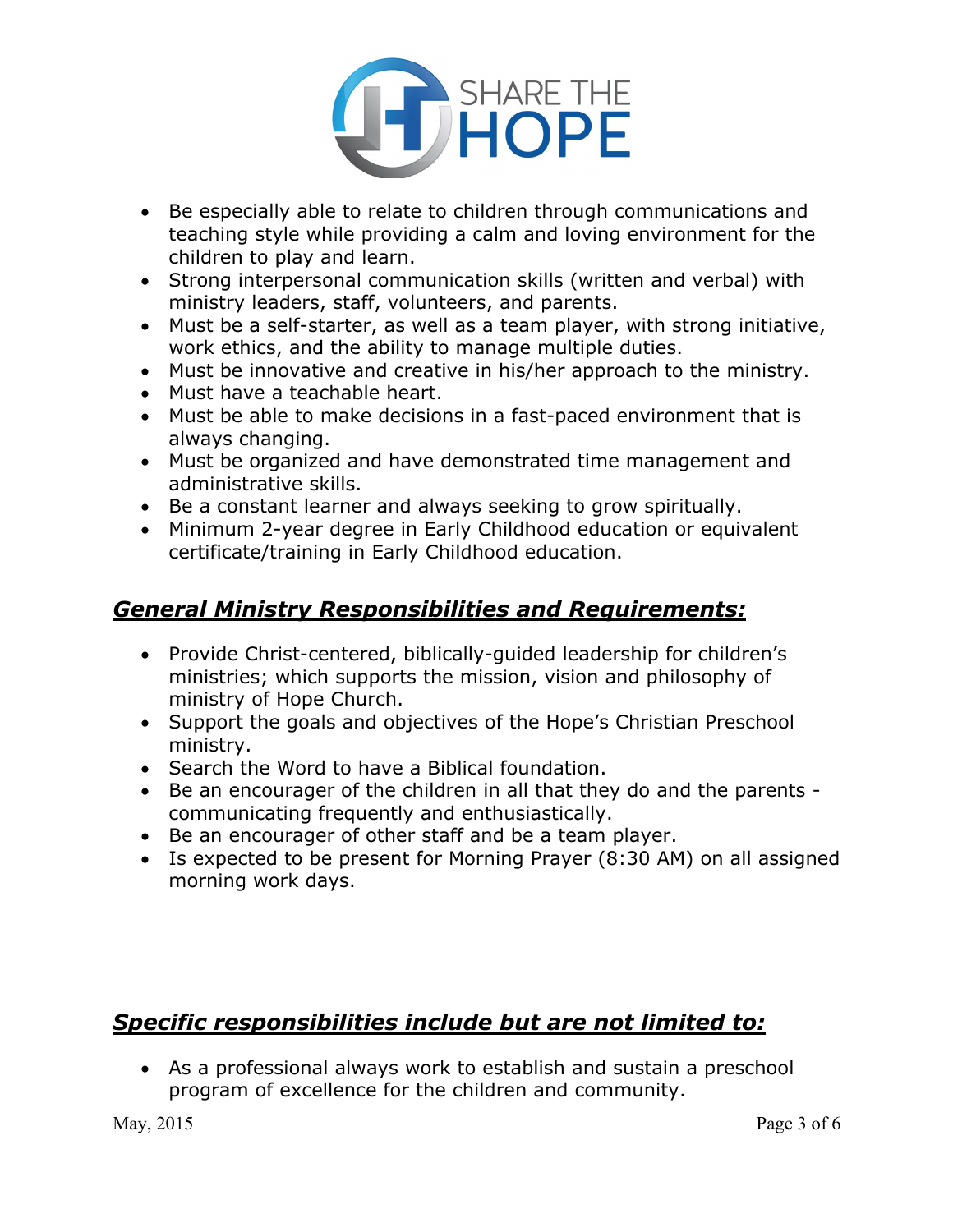

- Prepare lesson plans and activities daily:
	- $\triangleright$  Create new or update prior material to ensure relevant lessons, crafts, and activates are being offered each week that enhance the week's lesson and encourage academic and spiritual growth.
	- $\triangleright$  Update all plans and activities as needed to be sure the learning style is being met each year.
	- $\triangleright$  Ensure lesson plans will achieve academic goals based on Hope Christian preschool curriculum.
	- $\triangleright$  Allow children to be creative.
	- $\triangleright$  All activities and lessons stay within the guidelines of HCPS for consistency in learning within the preschool.
- Work together with the other Teachers, Teacher Assistants, and the Preschool Director to establish consistent educations goals and objectives throughout the ministry.
- Teacher and Teacher Assistant are responsible for maintaining all procedures, lessons, crafts, and activities so that we present a consistent program for all the families.
- Work with the Teacher Assistant to choose/create crafts for the department when applicable.
- Strive to participate in at least one local in-service workshop or inhouse continuing educational opportunity.
- Each Teacher will be assigned one "teacher" duty, which will be either for the school year or on a rotating basis. This may include, but is not limited to: ordering storage room supplies, ordering paper and other large supply orders, choosing age appropriate crafts for the department, monitoring work room organization.
- Provide an atmosphere that challenges the children while encouraging them to grow in their own unique way.
- Supervise and ensure the safety and well-being of the children at all times. If harm is eminent, remove/act on safety concerns immediately. This would include but is not limited to:
	- $\triangleright$  Children's behavior that could become a safety or serious discipline issue.
	- $\triangleright$  Broken toys, a wet floor, broken or unsafe equipment; including the playground and gym.
- Is alert to the needs and/or problems of the children as individuals and as a group.
- Shares information with the Teacher Assistant regarding knowledge of special needs or problems of the individual children and ensures that the Teacher Assistant is aware of any parent comments or concerns.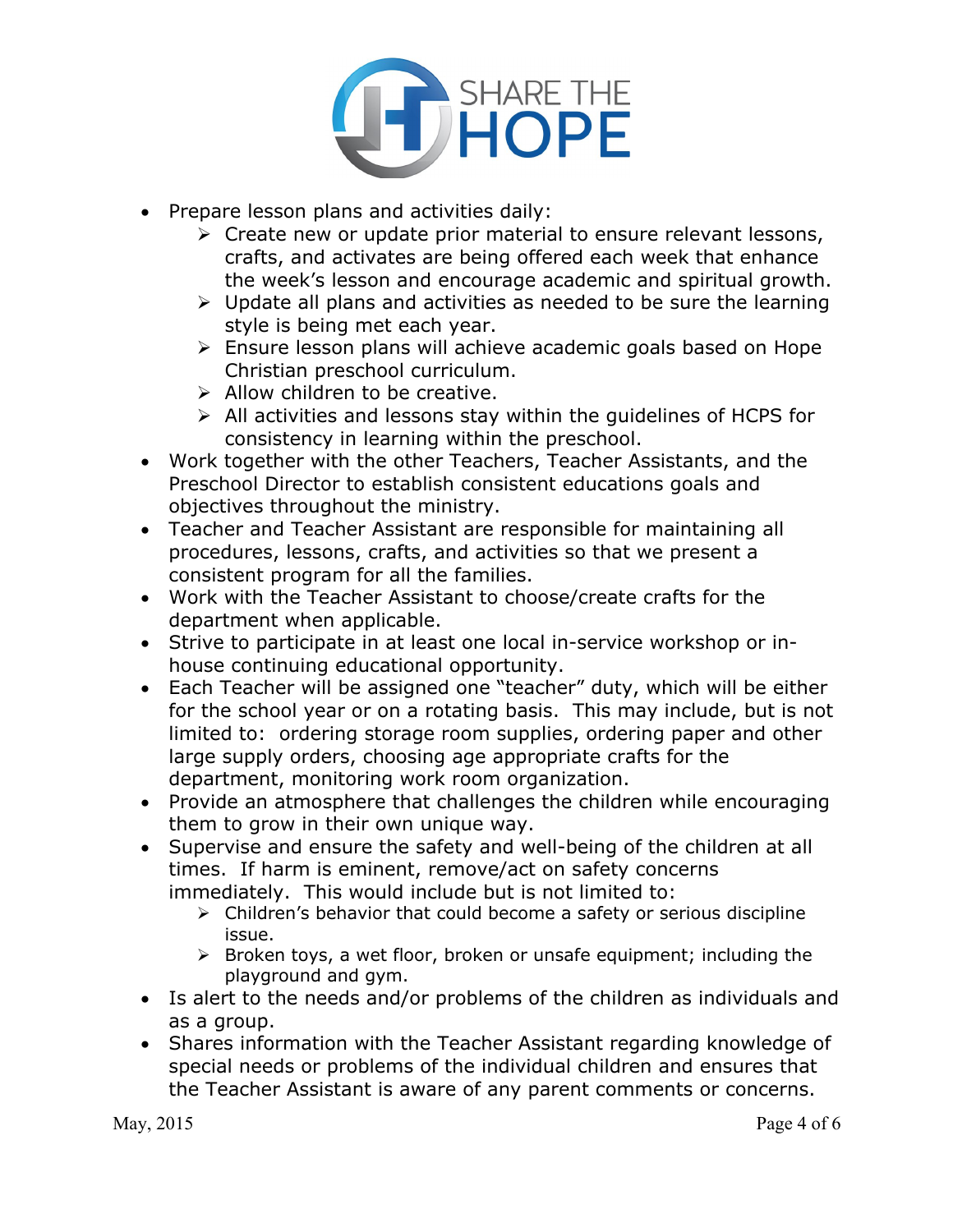

- Anticipate classroom problems and concerns and take steps to correct and improve the situation.
- Ensure all preschool policies are being followed daily.
- Remain current in CPR, First Aid, and child abuse detection and prevention.
- Reports any case of suspected child abuse or neglect to the Child Abuse Hotline or to Director of Children's Ministries.
- Attend all meetings and school-related events.
- If responsible for the children that are not potty trained, follow proper preschool policies for such duties as:
	- $\triangleright$  Changing diapers and/or pull ups
	- $\triangleright$  Assisting children with changing clothes if necessary
- Each Teacher will do at least one scholastic book order per year.
- Required to work summer camp, if needed, which is held in June.
- Teacher is primarily responsible for room layout, taking into consideration space needed for safety and comfort.
	- $\triangleright$  Keep storage room and bathrooms clean, neat and orderly.
- If needed, must be available for Summer Camp.
- Works with the Teacher Assistant to maintain the room and equipment in good condition:
	- $\triangleright$  To set up and take down the classroom at the beginning and end of school year, for any church events that require sharing the room, special day celebrations, parties, and any other need for the classroom to be redecorated throughout the school year.
	- $\triangleright$  Replace broken or unsuitable toys throughout the year.
	- $\triangleright$  Rotate toys and activities regularly, at least every other month.
	- Ø Helps to clean equipment and set up all rooms at the beginning of the year.
	- $\triangleright$  Helps to clean and put away all equipment at the year end.

As part of the classroom leadership team portrays the following work ethics:

- o Maintains confidential information.
- o Is friendly and communicative with parents and intentional about establishing professional parent/family connections.